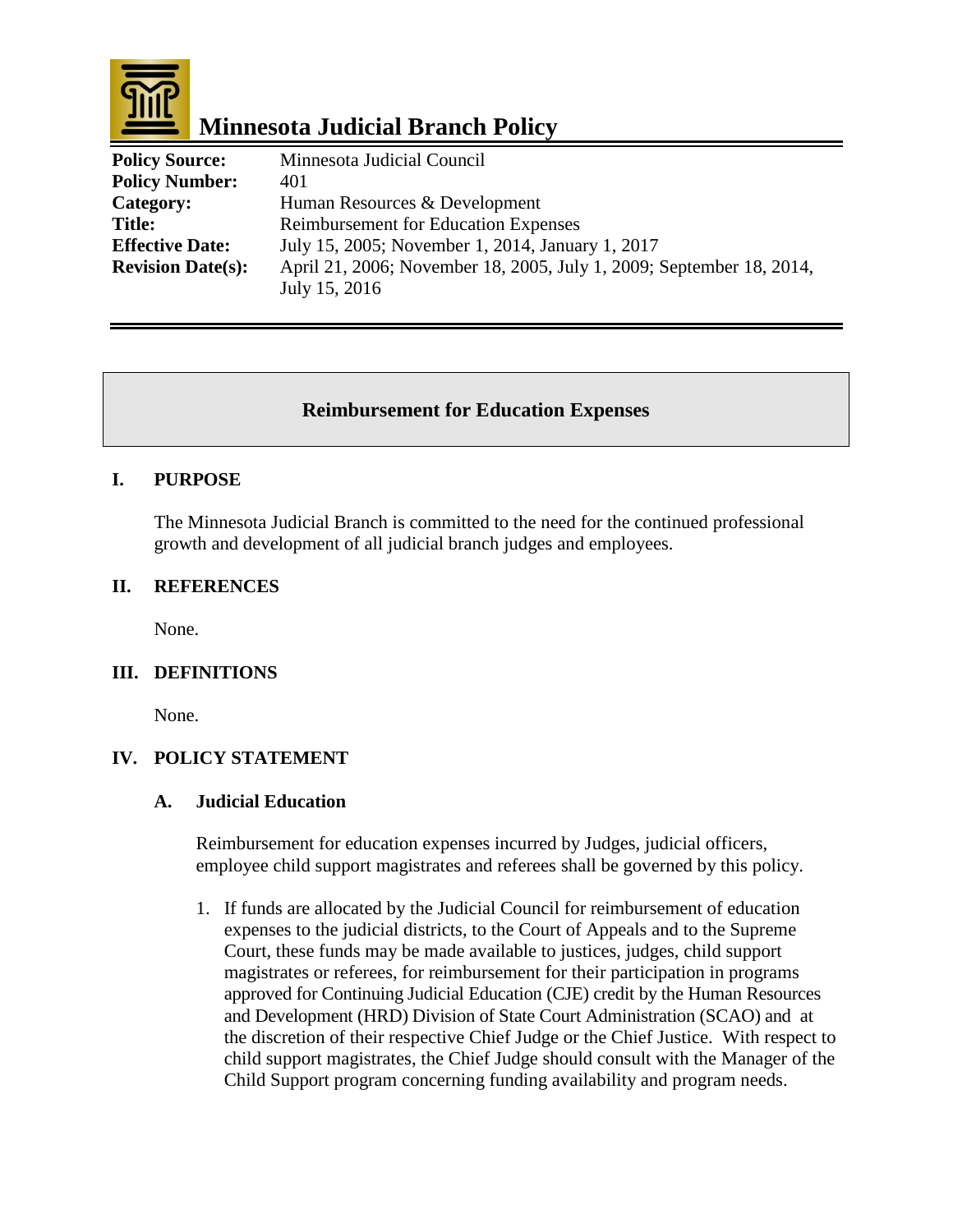- 2. Senior judges may be reimbursed for participation in either the Minnesota Judicial Branch Annual Conference of Judges or the annual meeting sponsored by the Minnesota District Judges Association (MDJA) and/or Foundation (MDJF) if the senior judge has taken assignments as a senior or active judge in the district or appellate courts for a minimum of five days in the preceding fiscal year. Senior judges may be reimbursed for expenses incurred for participation in additional programs provided by SCAO if participant seats are available. At the discretion of the HRD Director, a senior judge may receive reimbursement under this section if the senior judge has volunteered a minimum of five days to Judicial Council and/or SCAO projects during the preceding fiscal year.
- 3. Judges, judicial officers, child support magistrates and referees will be reimbursed for expenses incurred when attending or serving as faculty for education programs provided by SCAO or by MDJA/MDJF and approved for CJE credit by HRD. Participation in these aforementioned education programs is subject to approval by the Chief Justice or respective Chief Judge.
- 4. Requests for reimbursement of education expenses must be submitted to the Finance Division of the State Court Administrator's Office. The Finance Division will track education expenditures within budget categories as allocated by the Judicial Council. Tracking reports will be provided to the respective Chief Judge or the Chief Justice and to Judicial District Administrators on a monthly basis in order to monitor spending within allocation budgets.

## **B. Managers' and Directors' Education**

- 1. Full time, permanent managers and directors, as defined in the Judicial Branch Human Resources Rules, will be fully reimbursed for courses up to the 45 required credit hours.
- 2. Courses conducted by or in conjunction with HRD are automatically approved for state reimbursement.
- 3. Full time, permanent, managers and directors may also apply for expense reimbursement under the limitations outlined in section C of this policy.

## **C. Judicial Branch Personnel Education**

- 1. Employees shall not incur costs for courses, seminars, conferences and workshops they are required to attend. Reimbursement for discretionary courses, seminars, conferences and workshops is at the discretion of the appointing authority subject to the availability of funds.
- 2. Subject to the availability of funds and at the discretion of the Judicial District Administrator (or his or her designee) or the State Court Administrator's Office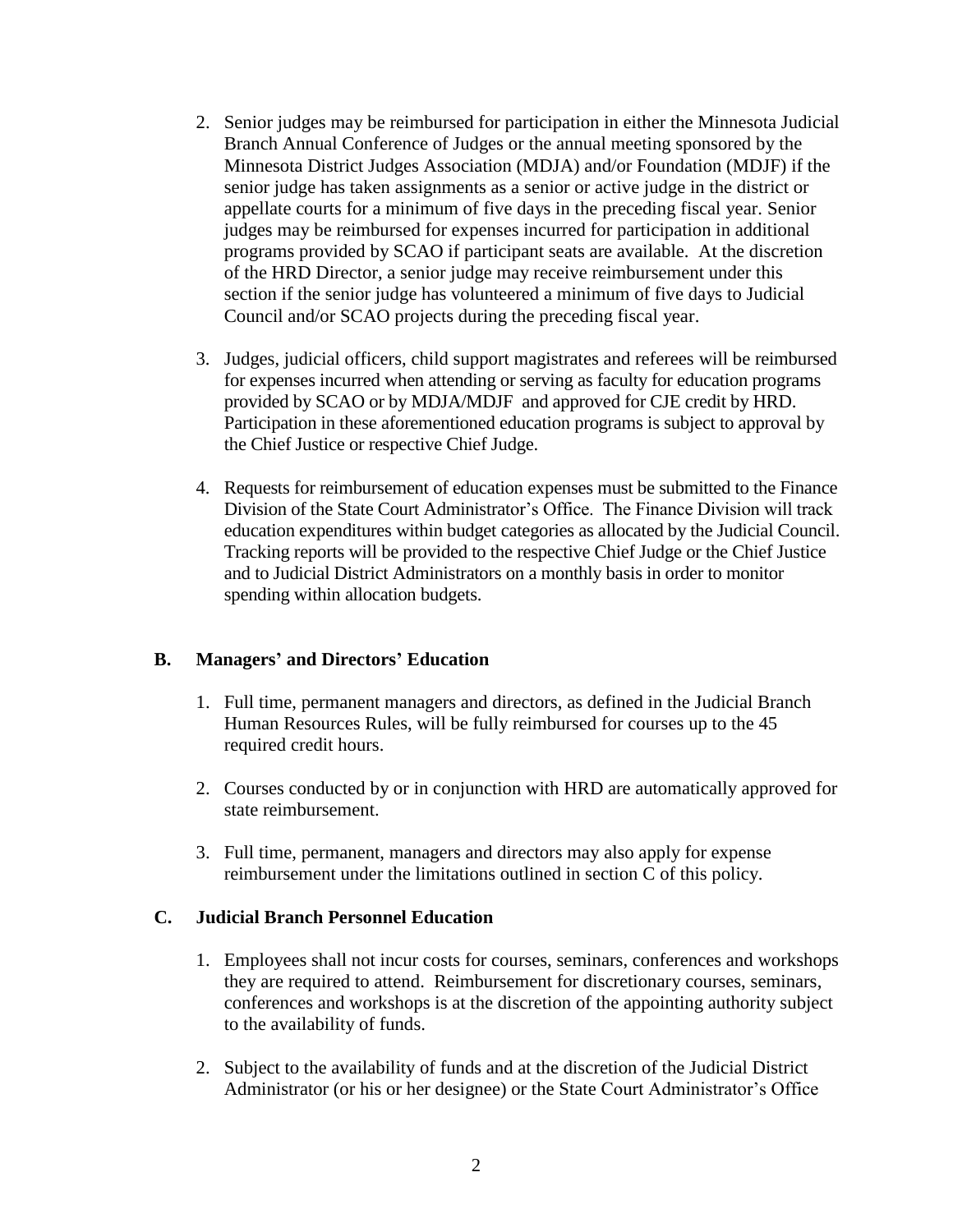Division Head (or his or her designee), an employee may request reimbursement of expenses incurred for courses taken at an institution accredited by a group that is recognized by the U.S. Department of Education or the Council for Higher Education Accreditation, with the following limitations:

- a. Permanent, full-time employees (40 hours per week) that have passed their probationary period may be reimbursed up to 75 percent of costs, as defined in paragraph b, of education expenses up to a maximum of \$3,750 of incurred expenses per fiscal year. Permanent employees working less than full-time may have their reimbursement prorated based on FTE. Courses to be reimbursed must meet one of the following conditions: be job-related or be required in order to obtain a job-related undergraduate degree or graduate degree; or be a job-related Ph.D. program. Courses must be part of an accredited program that directly improves an employee's performance in his or her job; helps achieve his or her department's service mission, goals, and objectives; or relates to a reasonably accessible promotional position.
- b. Tuition fees, tuition surcharges and lab fees are eligible expenses. Cost of books, supplies, memberships, parking, activity tickets, travel expenses or other charges for items or services other than actual instruction are not eligible expenses. Expenses that are or will be covered by a scholarship or grant are not eligible for reimbursement under this policy.
- c. The employee shall submit to his or her supervisor an Education Reimbursement Application form (Appendix A), prior to the beginning of the course. Reimbursement is contingent upon satisfactory completion of a course and documentation of expenses paid. For courses taken for academic credit and graded, a grade "C" or better is required. A "Satisfactory" or "Pass" is acceptable for courses that are not letter graded. For Ph.D. programs, a letter of progress from the employee's college advisor, on official university letterhead, will be acceptable for reimbursement.
- d. If employment with the Minnesota Judicial Branch ends within one year of receiving education reimbursement under this policy, the employee will be responsible for partial repayment of the reimbursement. The repayment amount will be calculated based upon the number of work days unfulfilled prior to the one year anniversary of the reimbursement. The computation of the repayment amount is as follows:

((Total Annual Work Days – Actual Days Worked) ÷ Total Annual Work Days) x Total Reimbursement = Repayment Amount

The employee agrees that the Branch may deduct any outstanding repayment amount from the employee's remaining paychecks and the employee agrees to promptly repay any remaining outstanding balance.

3. The state will not reimburse expenses for CLEs unless admission to practice law is a required condition of employment in the job and/or with supervisor's approval. Law clerks are not eligible for reimbursement of CLE expenses.